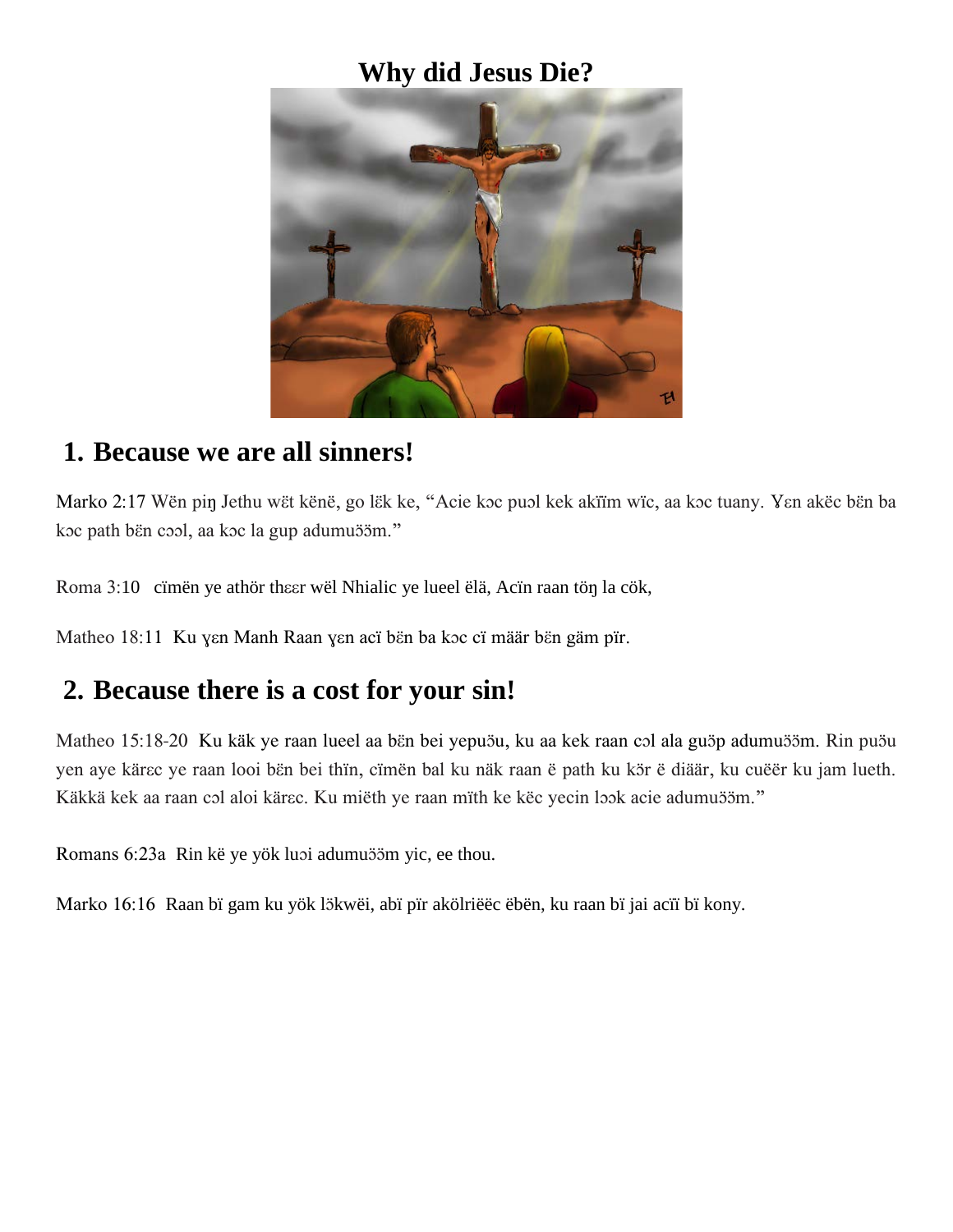

**There is a cost for your sin!**

## **3. Because Jesus died and paid for our sins on the cross!**

Matheo 1:21 Yeen abï mɛnh moc dhiĕëth, ku aba cäk ke cɔl Jethu rin yen ë raan bï kɔc wɛ̃er bei adumuöömken yiic."

Romans 5:8 Ku Nhialic acï nhiër nhi\_\_r yen \_o nyu\_\_th ë kënë yic, rin t\_\_wäär \_ot ye \_ok k\_c la gup adumu m, Raan cï l c ku d c acï thou ri nkua.

Joon 3:16 Nhialic anhiar koc pinynhom apai. Yen agam yen Wënden juöl, bï raan ëbën wëtde gam cïï mär, ku pïïrkë akölriëëc ëbën.

Matheo 18:11 Ku yen Manh Raan yen acï bën ba koc cï määr bën gäm pïr.

## **4. Salvation is a free gift, not by good works. You must take God's word for it, and trust Jesus alone!**

Luɔi Atuuc 4:12 "Ee yen Jethu yen abï kɔc cɔl apoth la pan mac, ee yen raan tööŋ yen cï Nhialic yiëk riɛl pinynhom ku bï ɣo kony."

Epethuth 2:8-9 Rin ë piath Nhialic yen acï we kony bäk pïr rin cï wek wët Jethu gam. Ee miöc Nhialic yen acol we agam Jethu. Pïr cuk yök acie rin ë luɔida ë röt nadë ke ɣo nhiam ye.

Tito 3:5 ke kony yo. Ku acie rin käpath cuk looi, ee rin yer yen puöu. Acï yo kony ë lökwëi cï yo bɛn dhiëëth riɛl Nhialic ë yic, ku ben ɣo cɔl aaye yam dhëëŋ Wëi Nhialic,

# **5. We must put our faith and trust in Christ alone!**